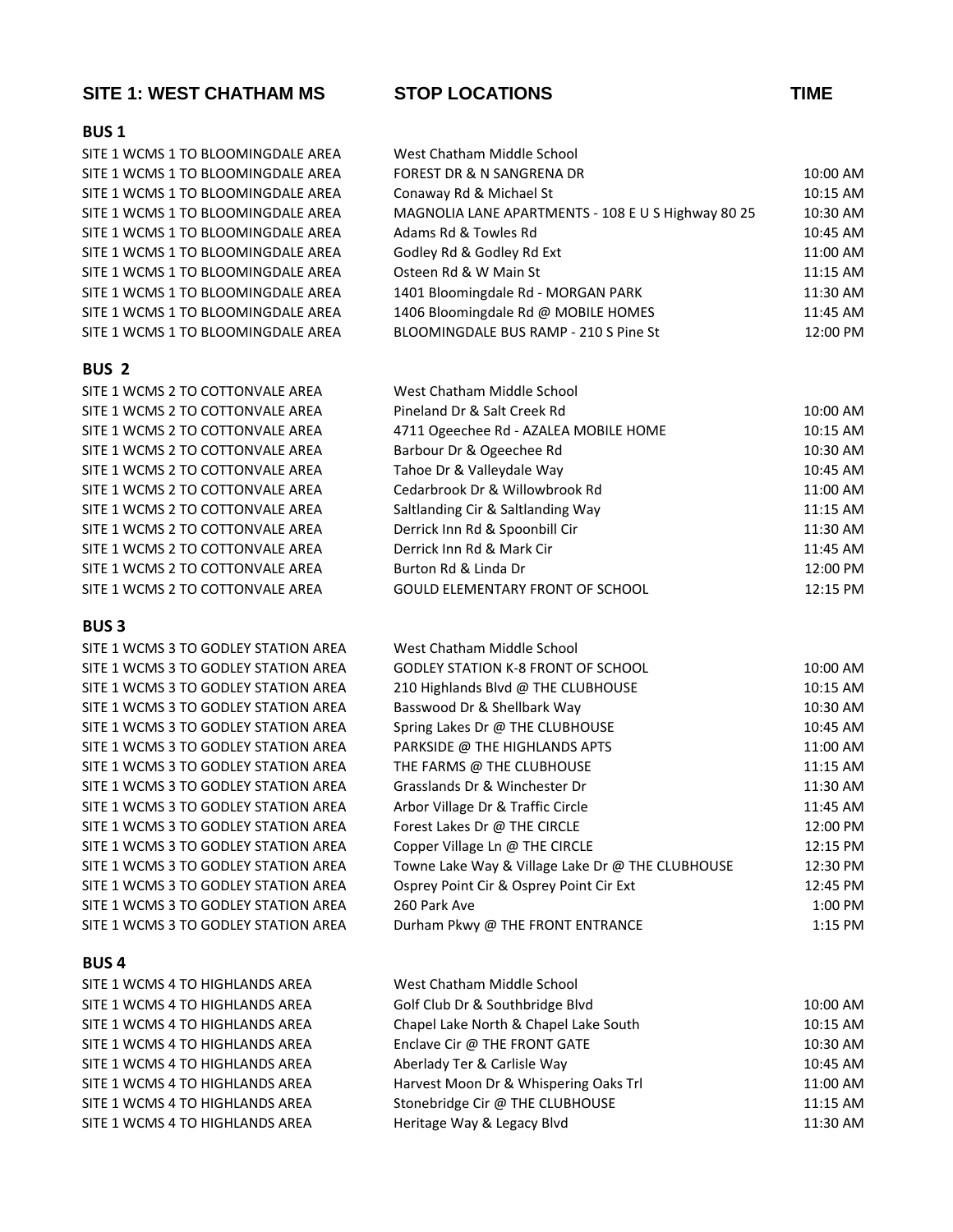| SITE 1 WCMS 4 TO HIGHLANDS AREA      | Stonelake Cir @ CLUBHOUSE                     | 11:45 AM |
|--------------------------------------|-----------------------------------------------|----------|
| SITE 1 WCMS 4 TO HIGHLANDS AREA      | Fenwick Village Dr @ THE CLUBHOUSE            | 12:00 PM |
|                                      |                                               |          |
| <b>BUS 5</b>                         |                                               |          |
| SITE 1 WCMS 5 TO JOHN CARTER RD AREA | West Chatham Middle School                    |          |
| SITE 1 WCMS 5 TO JOHN CARTER RD AREA | John Carter Rd & WALLACE RD                   | 10:00 AM |
| SITE 1 WCMS 5 TO JOHN CARTER RD AREA | Hollow Oak Ct & Hollow Oak Dr                 | 10:15 AM |
| SITE 1 WCMS 5 TO JOHN CARTER RD AREA | Middle Landing Rd & Perch Rd                  | 10:30 AM |
| SITE 1 WCMS 5 TO JOHN CARTER RD AREA | Highgate Blvd & COCONUT                       | 10:45 AM |
| SITE 1 WCMS 5 TO JOHN CARTER RD AREA | Baldpate Rd & Pintail Dr                      | 11:00 AM |
| SITE 1 WCMS 5 TO JOHN CARTER RD AREA | Fort Argyle Rd & Fort Argyle Rd Ext           | 11:15 AM |
| SITE 1 WCMS 5 TO JOHN CARTER RD AREA | Carol Way & Fort Argyle Rd                    | 11:30 AM |
| SITE 1 WCMS 5 TO JOHN CARTER RD AREA | Scott Stell Park Drive & Scott Stell Rd       | 11:45 AM |
| SITE 1 WCMS 5 TO JOHN CARTER RD AREA | New Hampstead Bus Loop                        | 12:00 PM |
|                                      |                                               |          |
| <b>BUS 6</b>                         |                                               |          |
| SITE 1 WCMS 6 TO POOLER AREA         | West Chatham Middle School                    |          |
| SITE 1 WCMS 6 TO POOLER AREA         | Governor Gwinnett Way & Governor Treutlen Cir | 10:00 AM |
| SITE 1 WCMS 6 TO POOLER AREA         | POOLER BUS RAMP ON Holly Ave & Newton Ave     | 10:15 AM |
| SITE 1 WCMS 6 TO POOLER AREA         | Brighton Woods Dr & Hayden Dr                 | 10:30 AM |
| SITE 1 WCMS 6 TO POOLER AREA         | S Sheftall St & W Tietgen St                  | 10:45 AM |
| SITE 1 WCMS 6 TO POOLER AREA         | E Mell St & Middleton St                      | 11:00 AM |
| SITE 1 WCMS 6 TO POOLER AREA         | Estates Way & Homer City Way                  | 11:15 AM |
| SITE 1 WCMS 6 TO POOLER AREA         | Chippingwoods Cir & Morgan Pines Dr           | 11:30 AM |

SITE 1 WCMS 6 TO POOLER AREA 2 Addison Pl 11:45 AM SITE 1 WCMS 6 TO POOLER AREA Connie Ct & Miller Pine Rd 12:00 PM SITE 1 WCMS 6 TO POOLER AREA Somersby Blvd @ THE CLUBHOUSE 12:15 PM

#### **BUS 7**

SITE 1 WCMS 7 TO QUACCO RD AREA West Chatham Middle School

SITE 1 WCMS 7 TO QUACCO RD AREA 200 Blue Moon Xing 10:00 AM 200 BLUE MOON AM 200 BLUE MOON AM 200 AM SITE 1 WCMS 7 TO QUACCO RD AREA Easthaven Blvd @ THE CIRCLE 10:10 AM 10:10 AM SITE 1 WCMS 7 TO QUACCO RD AREA Canal Bank Rd & Leah Dr 10:20 AM SITE 1 WCMS 7 TO QUACCO RD AREA Katama Way & Vineyard Haven Dr 10:30 AM SITE 1 WCMS 7 TO QUACCO RD AREA Greenwick Lane & Bluelake Blvd. 10:40 AM SITE 1 WCMS 7 TO QUACCO RD AREA Parrish Way & Berwick Lakes 10:50 AM SITE 1 WCMS 7 TO QUACCO RD AREA Willow Lakes Ct & Willow Lakes Dr 11:00 AM SITE 1 WCMS 7 TO QUACCO RD AREA Finn Cir & Soling Ave 11:10 AM 11:10 AM SITE 1 WCMS 7 TO QUACCO RD AREA Red Cedar Cir & White Magnolia Cir 11:15 AM SITE 1 WCMS 7 TO QUACCO RD AREA 800 Quacco Rd @ THE MAILBOXES 11:25 AM SITE 1 WCMS 7 TO QUACCO RD AREA Goodale Dr & Red Maple Dr 11:35 AM SITE 1 WCMS 7 TO QUACCO RD AREA Laurelwood Dr & Laurelwood Ln 11:45 AM SITE 1 WCMS 7 TO QUACCO RD AREA Clearwater Ln & Laurel Green Ct 11:55 AM SITE 1 WCMS 7 TO QUACCO RD AREA Holiday Cir & Larchmont Dr 12:05 PM SITE 1 WCMS 7 TO QUACCO RD AREA Mobile Home Park Drive & Quacco Rd 12:15 PM SITE 1 WCMS 7 TO QUACCO RD AREA Quacco Rd & Winding Way 12:25 PM SITE 1 WCMS 7 TO QUACCO RD AREA Quacco Rd & Shady Acres Mobile Home Court Drive 12:35 PM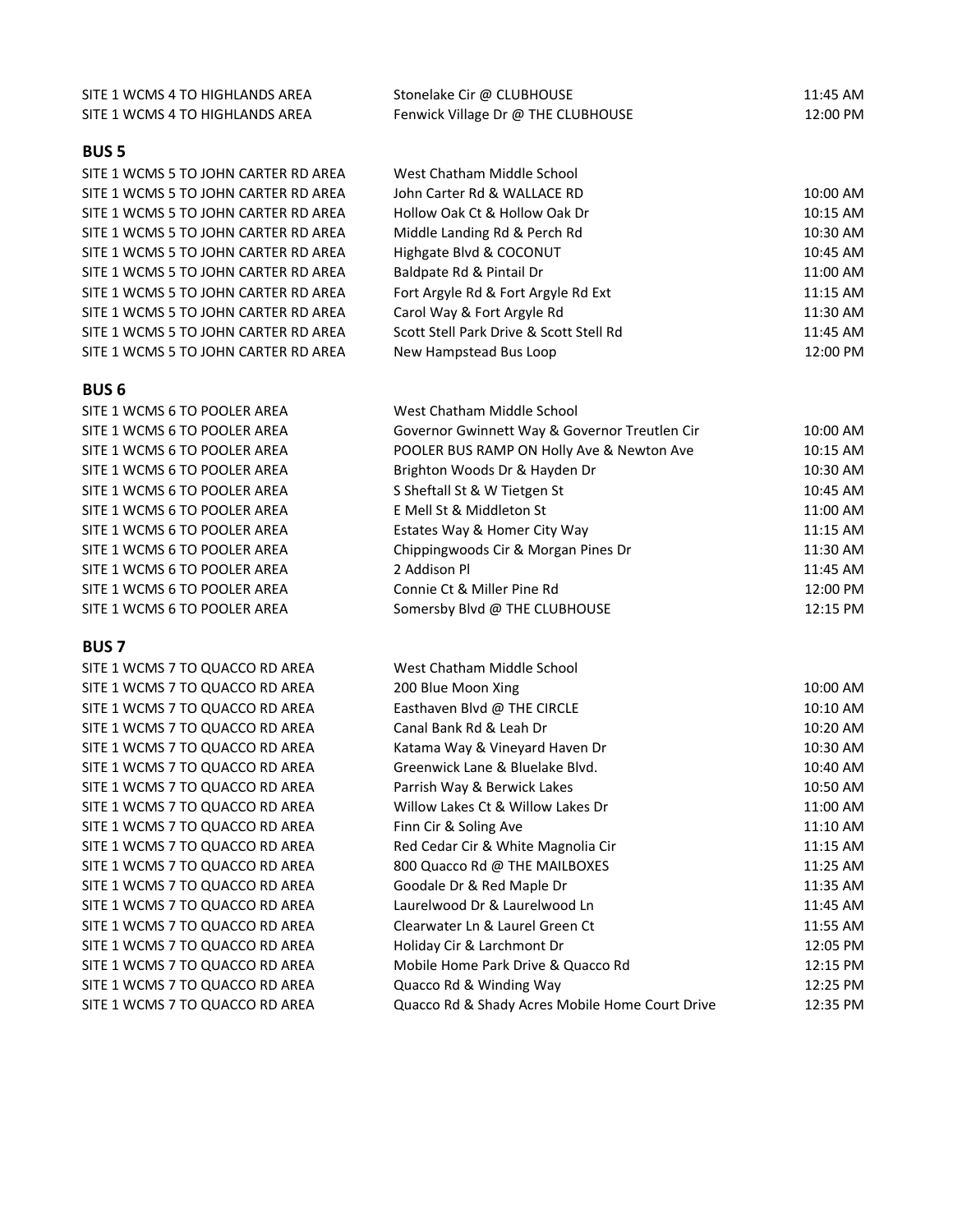# **SITE 2: GROVES STOP LOCATIONS TIME**

## **BUS 1**

| Groves High School                                    |          |
|-------------------------------------------------------|----------|
| Access Road & Travelers Way                           | 10:00 AM |
| 1133 COLD BROOK STATION RD - WOOD MEADOW APTS         | 10:15 AM |
| 501 Old Richmond Rd - THE COLUMNS @ CLODBROOK STATION | 10:25 AM |
| Black Creek Dr & Ponderosa Dr                         | 10:35 AM |
| Rice Creek Bus Loop                                   | 10:45 AM |
| RICE CREEK D@ THE CLUBHOUSE                           | 11:00 AM |
| Saussy Rd & Grant Rd                                  | 11:15 AM |
| Berrien Rd & State Highway 21                         | 11:25 AM |
| Halyard Dr & Newport Blvd                             | 11:35 AM |
| Hodgeville Rd & State Highway 30                      | 11:45 AM |
| Springwater Dr & CLUBHOUSE                            | 11:55 AM |
| Fox Glen Ct & Lake Shore Blvd                         | 12:10 PM |
| Amber Dr & Red Robin Ct                               | 12:20 PM |
| Braxton Manor Dr & Milsbury Ln                        | 12:30 PM |
| Meinhard Rd & Punkin Bridge Rd                        | 12:40 PM |
| Meinhard Rd & Meinhard Rd Extension                   | 12:45 PM |
| Ferguson Rd & Monteith Rd                             | 12:55 PM |
|                                                       |          |

## **BUS 2**

| SITE 2 GROVES 2 | Groves High School                            |          |
|-----------------|-----------------------------------------------|----------|
| SITE 2 GROVES 2 | Count St & Doyle St                           | 10:00 AM |
| SITE 2 GROVES 2 | 5450 AUGUSTA RD - INTOWN SUITES EXTENDED STAY | 10:10 AM |
| SITE 2 GROVES 2 | Flonnel Ave & Sonny Dixon Interchange         | 10:20 AM |
| SITE 2 GROVES 2 | Pleasant Dr & Unnamed                         | 10:30 AM |
| SITE 2 GROVES 2 | Holly St & Warren Dr                          | 10:40 AM |
| SITE 2 GROVES 2 | Appleby Rd & Chiswick St                      | 10:50 AM |
| SITE 2 GROVES 2 | Antrim St & Bonnybridge Rd                    | 11:00 AM |
| SITE 2 GROVES 2 | Aberfeldy St & Dorset Rd                      | 11:10 AM |
| SITE 2 GROVES 2 | Dixie St & Dorset Rd                          | 11:20 AM |
| SITE 2 GROVES 2 | Barnsley Rd & Cantyre St                      | 11:30 AM |
| SITE 2 GROVES 2 | Barnsley Rd & Phillips Ave                    | 11:40 AM |

| SITE 2 GROVES 3 | Groves High School                         |          |
|-----------------|--------------------------------------------|----------|
| SITE 2 GROVES 3 | Hawkinsville Rd & Leone Ave                | 10:00 AM |
| SITE 2 GROVES 3 | Smith Ave & Wallberry St                   | 10:10 AM |
| SITE 2 GROVES 3 | Smith Ave & Tuten Cir                      | 10:20 AM |
| SITE 2 GROVES 3 | Nelson Ave & Rommel Ave                    | 10:30 AM |
| SITE 2 GROVES 3 | Mobile Home Park Drive & US Highway 17 Alt | 10:40 AM |
| SITE 2 GROVES 3 | Brampton Rd & Elm St                       | 10:50 AM |
| SITE 2 GROVES 3 | Saint Joseph Ave & State Highway 21        | 11:00 AM |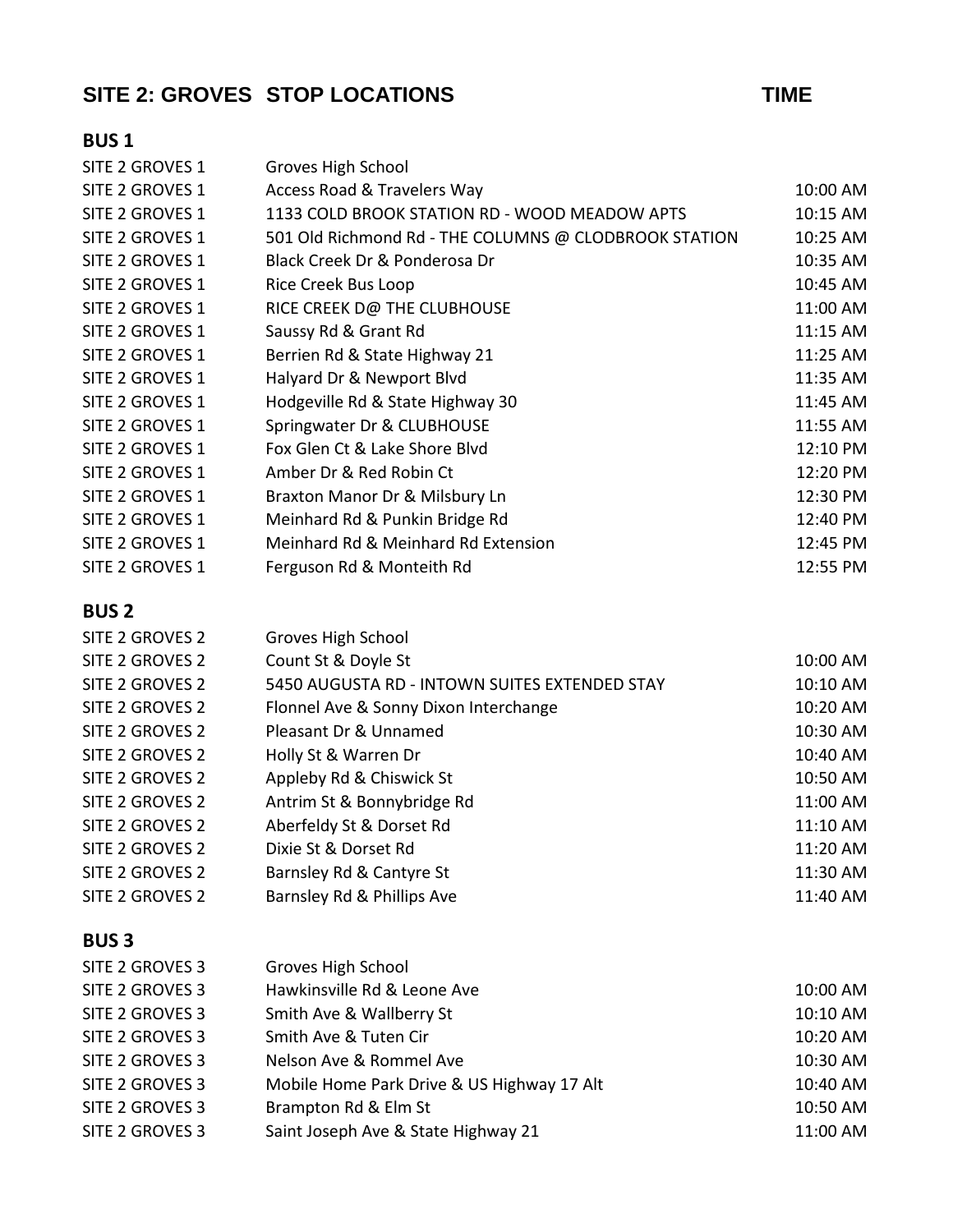| SITE 2 GROVES 3 | 4200 AUGUSTA RD - ECONO LODGE                     | 11:10 AM |
|-----------------|---------------------------------------------------|----------|
| SITE 2 GROVES 3 | Priscilla D Thomas Way & GROVES HIGH REG Bus Ramp | 11:20 AM |
| SITE 2 GROVES 3 | 4309 Augusta Rd @ THE OAK TREE                    | 11:30 AM |
| SITE 2 GROVES 3 | 3rd St & Davis Ave                                | 11:40 AM |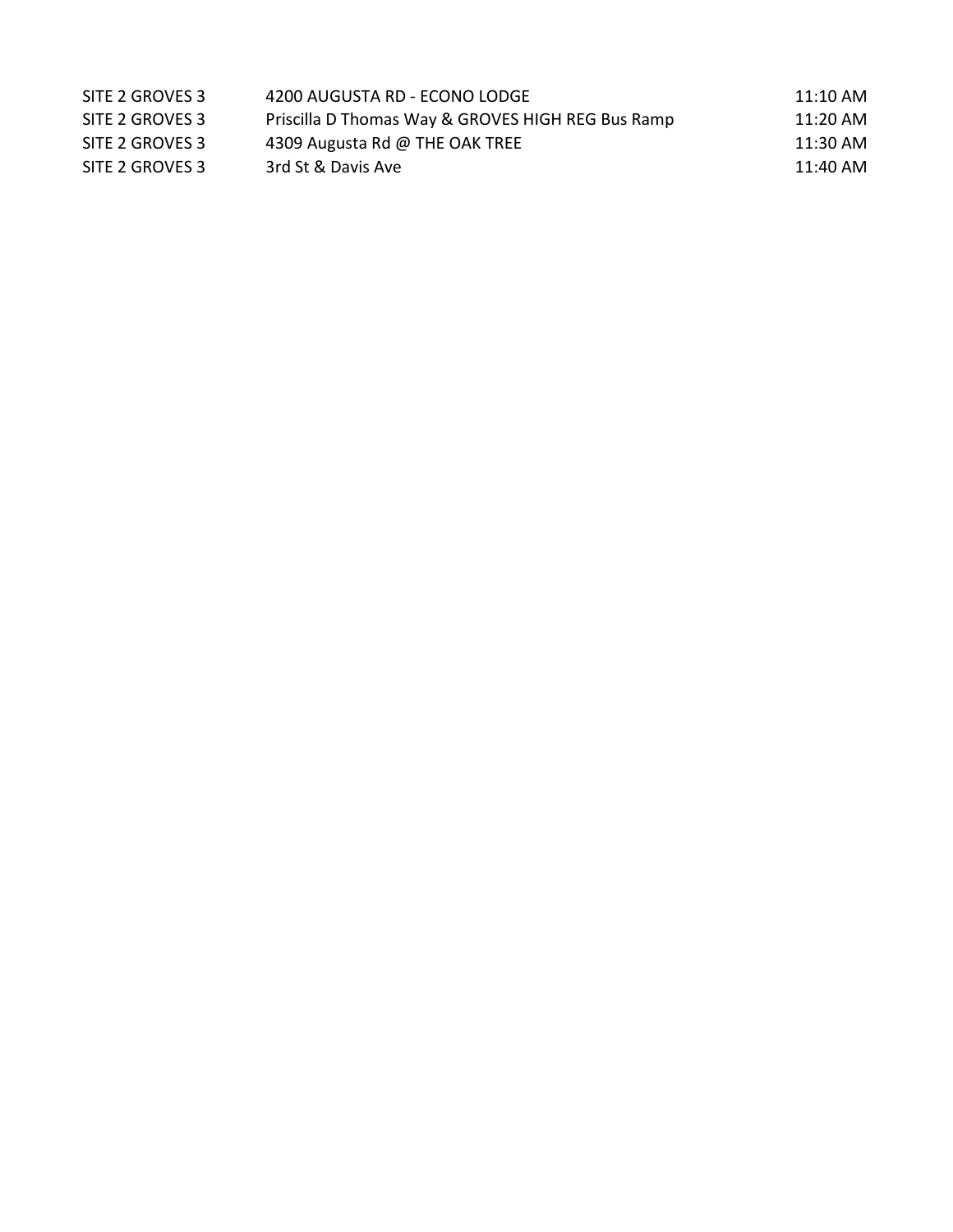| SITE 3: SWES  | <b>STOP LOCATIONS</b>                                  | <b>TIME</b> |
|---------------|--------------------------------------------------------|-------------|
| <b>BUS1</b>   |                                                        |             |
| SITE 3 SWES 1 | Southwest Elementary School                            |             |
| SITE 3 SWES 1 | Fountain Rd & Kellers Flea Market Drive                | 10:00 AM    |
| SITE 3 SWES 1 | Hopeton Ct & Zipperer Dr                               | 10:10 AM    |
| SITE 3 SWES 1 | The Retreat @ Henderson Lake                           | 10:20 AM    |
| SITE 3 SWES 1 | 109 Brown Thrush Rd                                    | 10:30 AM    |
| SITE 3 SWES 1 | Al Henderson Blvd & Putters Pl                         | 10:40 AM    |
| SITE 3 SWES 1 | 450 Al Henderson Blvd @ THE LINKS                      | 10:50 AM    |
| SITE 3 SWES 1 | Conservation Dr & Preservation Dr                      | 11:00 AM    |
| SITE 3 SWES 1 | Canebrake Rd & Shady Grove Ln                          | 11:10 AM    |
| SITE 3 SWES 1 | Chief O F Love Rd & Oaktrace Pl                        | 11:20 AM    |
| SITE 3 SWES 1 | Ristona Dr & Verde Bend Alley                          | 11:30 AM    |
| SITE 3 SWES 1 | 1355 Bradley Blvd @ THE BUS STOP                       | 11:40 AM    |
| SITE 3 SWES 1 | Dunnoman Dr & Grayson Ave                              | 11:50 AM    |
| <b>BUS2</b>   |                                                        |             |
| SITE 3 SWES 2 | Southwest Elementary School                            |             |
| SITE 3 SWES 2 | Grove Point Rd & Sunny Dr                              | 10:00 AM    |
| SITE 3 SWES 2 | Grove Point Mobile Estates Drive & Grove Point Rd      | 10:10 AM    |
| SITE 3 SWES 2 | Iron Horse Spur & Sweetwater Station Dr                | 10:20 AM    |
| SITE 3 SWES 2 | Lakeshore Dr & Pine Grove Dr                           | 10:30 AM    |
| SITE 3 SWES 2 | Sugar Mill Cir & Sugar Mill Dr                         | 10:40 AM    |
| SITE 3 SWES 2 | Stockbridge Dr & Whittington Dr                        | 10:50 AM    |
| SITE 3 SWES 2 | Brasseler Blvd & King George Blvd                      | 11:00 AM    |
| SITE 3 SWES 2 | Dovetail Xing & Red Fox Dr                             | 11:10 AM    |
| SITE 3 SWES 2 | Cormorant Way & Junco Way                              | 11:20 AM    |
| SITE 3 SWES 2 | Rice Mill Dr & Southfield Dr                           | 11:30 AM    |
| SITE 3 SWES 2 | Grove Point Rd & Laurens Ln                            | 11:40 AM    |
| SITE 3 SWES 2 | Live Oak Way & Shellcracker Dr                         | $11:50$ AM  |
| SITE 3 SWES 2 | Grove Point Rd & Shore Rd                              | 12:00 PM    |
| SITE 3 SWES 2 | Georgetown K-8 FRONT OF SCHOOL                         | 12:10 PM    |
| <b>BUS3</b>   |                                                        |             |
| SITE 3 SWES 3 | Southwest Elementary School                            |             |
| SITE 3 SWES 3 | Apache Ave & Mohawk St                                 | 10:00 AM    |
| SITE 3 SWES 3 | 12008 Middleground Rd - RIDGEWOOD APARTMENTS           | 10:10 AM    |
| SITE 3 SWES 3 | 1030 Shawnee St - RENDANT APTS                         | 10:20 AM    |
| SITE 3 SWES 3 | Dutchtown Rd & Quail Hollow Dr                         | 10:30 AM    |
| SITE 3 SWES 3 | Mercy Blvd & San Anton Dr                              | 10:40 AM    |
| SITE 3 SWES 3 | Chatham Gardens Apartments Drive & Middleground Rd     | 10:50 AM    |
| SITE 3 SWES 3 | PULASKI ES Bus Loop - Civilan Side                     | 11:00 AM    |
| SITE 3 SWES 3 | Middleground Rd & Woodhouse Ln                         | 11:10 AM    |
| SITE 3 SWES 3 | Station Trl & W Montgomery Cross Rd                    | 11:20 AM    |
| SITE 3 SWES 3 | 401 W Montgomery Cross Rd - CROSSROAD APTS             | 11:30 AM    |
| SITE 3 SWES 3 | 227 W Montgomery Cross Rd - THE WOODLANDS @ MONTGOMERY | 11:40 AM    |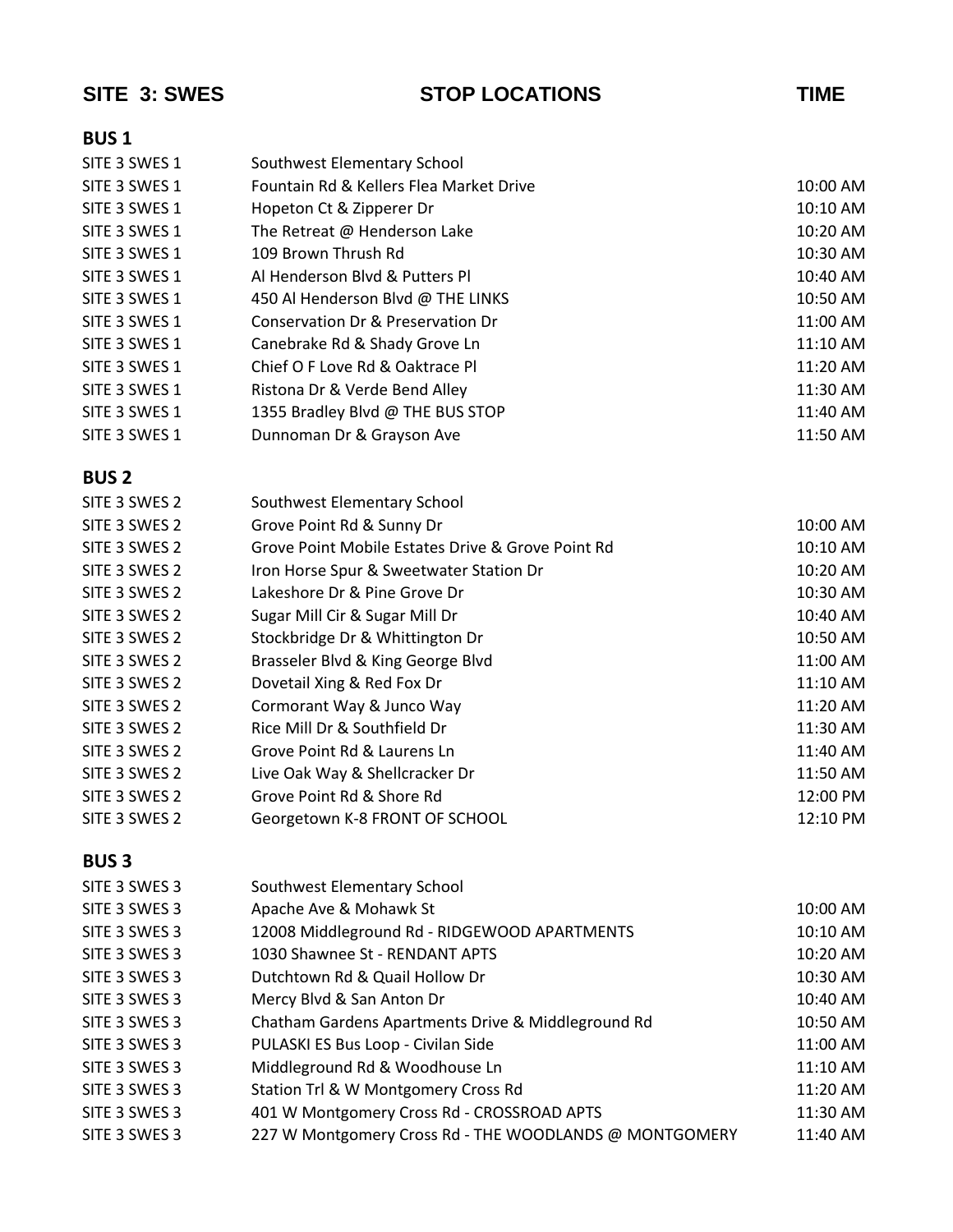| SITE 3 SWES 3 | 201 W Montgomery Cross Rd - STERLING BLUFF APTS       | 11:50 AM |
|---------------|-------------------------------------------------------|----------|
| SITE 3 SWES 3 | Executive Park Dr & Lewis Dr                          | 12:00 PM |
| SITE 3 SWES 3 | Del Mar Cir & Wilshire Blyd                           | 12:10 PM |
| SITE 3 SWES 3 | 10611 Abercorn St - SPANISH VILLA APT                 | 12:20 PM |
| SITE 3 SWES 3 | 10615 Abercorn St - Archer Condos Front of Complex    | 12:30 PM |
| SITE 3 SWES 3 | 10725 Abercorn St - COLONIAL VILLAGE @ GREENTREE APTS | 12:40 PM |
| SITE 3 SWES 3 | <b>Plantation Oaks Apartment Drive</b>                | 12:50 PM |
| SITE 3 SWES 3 | Largo-Tibet Elementary Bus Ramp                       | 1:00 PM  |
| <b>BUS4</b>   |                                                       |          |
| SITE 3 SWES 4 | Southwest Elementary School                           |          |
| SITE 3 SWES 4 | Apache Ave & 12300 @ Hoover Creek Condos              | 10:00 AM |
| SITE 3 SWES 4 | Stillwood Dr & Windsor Rd                             | 10:10 AM |
| SITE 3 SWES 4 | Chesterfield Dr & Rockingham Rd                       | 10:20 AM |
| SITE 3 SWES 4 | Old Mill Rd & Stillwood Dr                            | 10:30 AM |
| SITE 3 SWES 4 | Old Mill Ln & S Nicholson Cir                         | 10:40 AM |
| SITE 3 SWES 4 | Coffee Pointe Dr. & Coffee Point Dr.                  | 10:50 AM |
| SITE 3 SWES 4 | Coffee Bluff Villa Rd - CRUSADER COMMUNITY CENTER     | 11:00 AM |
| SITE 3 SWES 4 | Coffee Bluff Rd & Rose Dhu Rd                         | 11:10 AM |
| SITE 3 SWES 4 | Ramsgate Rd & Sutton Rd                               | 11:20 AM |
| SITE 3 SWES 4 | Merrydell Dr & W Welwood Dr                           | 11:30 AM |
| SITE 3 SWES 4 | 38 Davidson Ave                                       | 11:40 AM |
| SITE 3 SWES 4 | Phyllis Dr & Rendant Ave                              | 11:50 AM |
| SITE 3 SWES 4 | Holland Dr & Holland Park Cir                         | 12:00 PM |
| SITE 3 SWES 4 | Windsor Forest ES Bus Ramp                            | 12:10 PM |
| SITE 3 SWES 4 | Windsor Forest HS Front of School                     | 12:20PM  |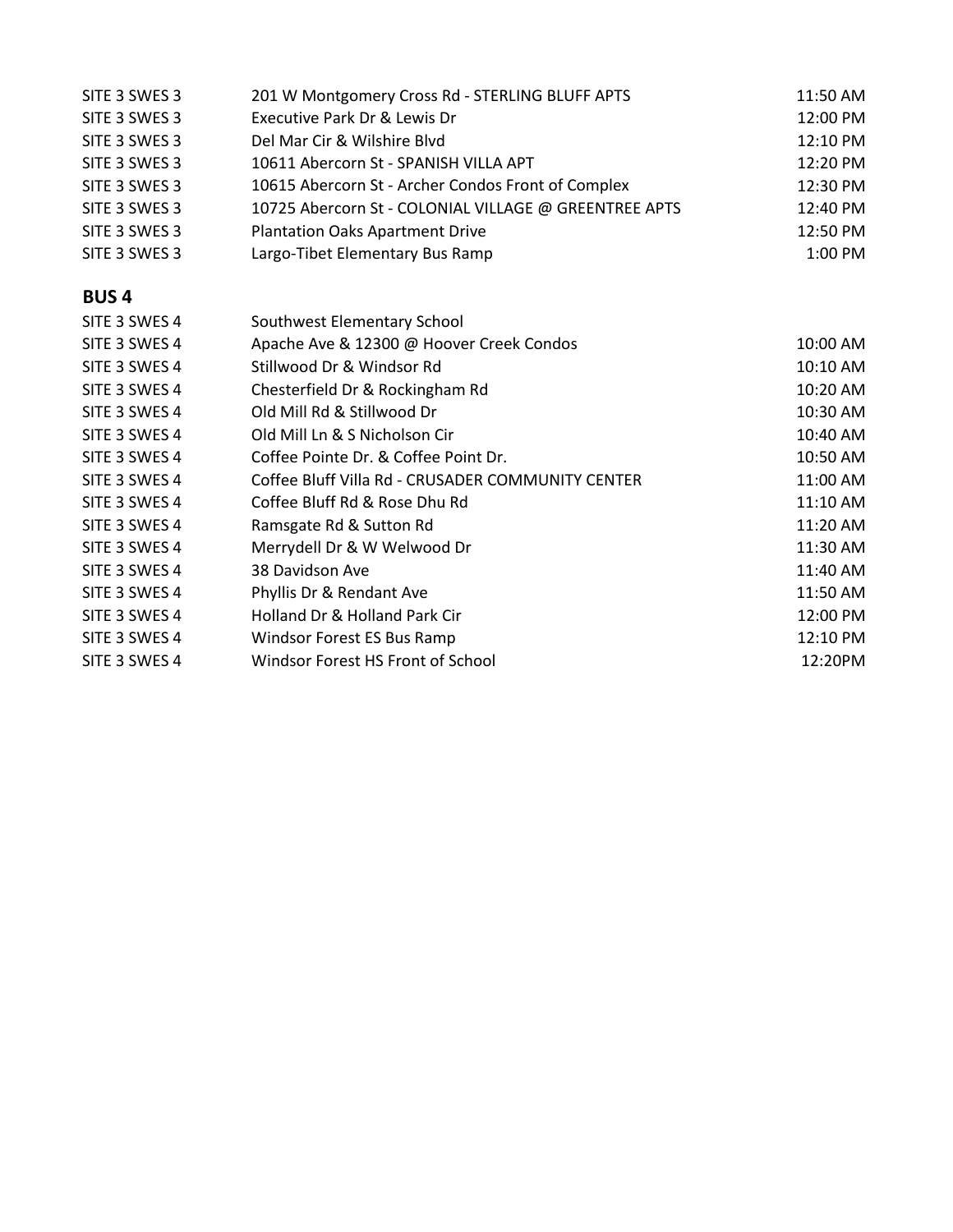## **SITE 4: HESSE K-8 STOP LOCATIONS TIME**

## **BUS 1**

| SITE 4 HESSE 1 - HESSE AREA | Hesse K-8 School                             |          |
|-----------------------------|----------------------------------------------|----------|
| SITE 4 HESSE 1 - HESSE AREA | Beckman Ave & Melody Dr                      | 10:00 AM |
| SITE 4 HESSE 1 - HESSE AREA | Brighton Pl & Halcyon Dr                     | 10:10 AM |
| SITE 4 HESSE 1 - HESSE AREA | Old Montgomery Rd & St James Pl              | 10:20 AM |
| SITE 4 HESSE 1 - HESSE AREA | Laberta Blvd & Randee Dr                     | 10:30 AM |
| SITE 4 HESSE 1 - HESSE AREA | Kent Dr & Shamrock Cir                       | 10:40 AM |
| SITE 4 HESSE 1 - HESSE AREA | Dale Dr & Queensbury St                      | 10:50 AM |
| SITE 4 HESSE 1 - HESSE AREA | 8505 Waters Ave - LIVEOAK APTS               | 11:00 AM |
| SITE 4 HESSE 1 - HESSE AREA | 8506 Waters Ave - TALLY VILLA                | 11:10 AM |
| SITE 4 HESSE 1 - HESSE AREA | Clarke Ave & Delta Cir                       | 11:20 AM |
| SITE 4 HESSE 1 - HESSE AREA | Catherine Cir & Cranman Dr                   | 11:30 AM |
| SITE 4 HESSE 1 - HESSE AREA | Sherwood Rd & Waters Ave                     | 11:40 AM |
| SITE 4 HESSE 1 - HESSE AREA | Cypress Landing Apartments Drive & Mall Blvd | 11:50 AM |
| SITE 4 HESSE 1 - HESSE AREA | Mall Blvd & Oglethorpe Professional Ct       | 12:00 PM |
| SITE 4 HESSE 1 - HESSE AREA | Mall Blvd & The Shadows                      | 12:10 PM |
|                             |                                              |          |

### **BUS 2**

| SITE 4 HESSE 2 - WHITFIELD PARK | Hesse K-8 School                                  |          |
|---------------------------------|---------------------------------------------------|----------|
| SITE 4 HESSE 2 - WHITFIELD PARK | 9481 Whitefield Ave-WATERS BLUFF MOBILE HOME PARK | 10:00 AM |
| SITE 4 HESSE 2 - WHITFIELD PARK | Edenfield Ln & Whitefield Ave                     | 10:10 AM |
| SITE 4 HESSE 2 - WHITFIELD PARK | SKYLEX CT & WHITEFIELD AVE                        | 10:20 AM |
| SITE 4 HESSE 2 - WHITFIELD PARK | Rivers Bend Dr & Timbers Way                      | 10:30 AM |
| SITE 4 HESSE 2 - WHITFIELD PARK | Mendel Ave & Whitefield Ave                       | 10:40 AM |
| SITE 4 HESSE 2 - WHITFIELD PARK | Whitfield Park Cir & Whitfield Park Dr            | 10:50 AM |
| SITE 4 HESSE 2 - WHITFIELD PARK | Marcy Cir & Whitfield Park Dr                     | 11:00 AM |
| SITE 4 HESSE 2 - WHITFIELD PARK | Strachan Ave & Summit Ridge Dr                    | 11:10 AM |
| SITE 4 HESSE 2 - WHITFIELD PARK | Lucas Dr & Queen Aire Dr                          | 11:20 AM |
| SITE 4 HESSE 2 - WHITFIELD PARK | Beaulieu Ave & Beaulieu Bnd                       | 11:30 AM |
| SITE 4 HESSE 2 - WHITFIELD PARK | Beaulieu Ave & Galleon Ct                         | 12:20 PM |
| SITE 4 HESSE 2 - WHITFIELD PARK | Railroad Ave & Shipyard Rd                        | 12:00 PM |
| SITE 4 HESSE 2 - WHITFIELD PARK | Center Dr & Sullivan St                           | 11:40 AM |
| SITE 4 HESSE 2 - WHITFIELD PARK | Eastridge Dr & Hunt Dr                            | 11:50 AM |
| SITE 4 HESSE 2 - WHITFIELD PARK | Ferguson Ave & Glade St                           | 12:10 PM |
| SITE 4 HESSE 2 - WHITFIELD PARK | 9902 Ferguson Ave                                 | 12:30 PM |
| SITE 4 HESSE 2 - WHITFIELD PARK | Bond Ave & Pin Point Rd                           | 12:40 PM |

| SITE 4 HESSE 3 - SKIDAWAY ISLAND | Hesse K-8 School                 |          |
|----------------------------------|----------------------------------|----------|
| SITE 4 HESSE 3 - SKIDAWAY ISLAND | Candleberry Ln & Mistwoode Ln    | 10:00 AM |
| SITE 4 HESSE 3 - SKIDAWAY ISLAND | SKIDAWAY ISLANDS BAPTIST CHURCH  | 10:20 AM |
| SITE 4 HESSE 3 - SKIDAWAY ISLAND | Hopecrest Ave & Parkersburg Ct   | 10:40 AM |
| SITE 4 HESSE 3 - SKIDAWAY ISLAND | Diana Dr & Richmond Dr           | 10:50 AM |
| SITE 4 HESSE 3 - SKIDAWAY ISLAND | Central Ave & N Paxton Dr        | 11:00 AM |
| SITE 4 HESSE 3 - SKIDAWAY ISLAND | Dutch Island Dr & Meriweather Rd | 11:10 AM |
| SITE 4 HESSE 3 - SKIDAWAY ISLAND | Ferguson Ave & Tara Manor Dr     | 11:20 AM |
| SITE 4 HESSE 3 - SKIDAWAY ISLAND | Beechwood Ave & Ferguson Ave     | 11:30 AM |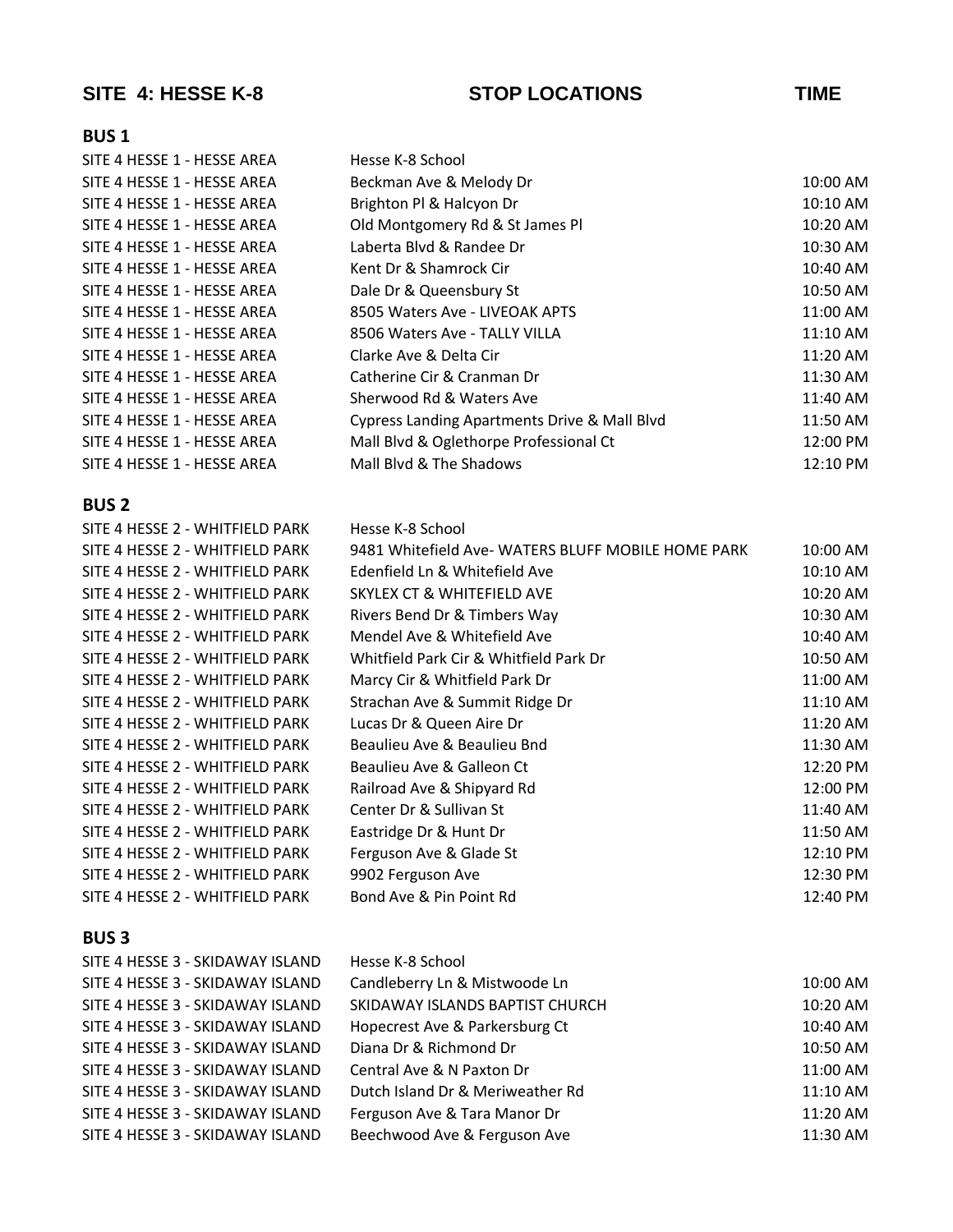| SITE 4 HESSE- PARADISE PARK    | Hesse K-8 School                               |          |
|--------------------------------|------------------------------------------------|----------|
| SITE 4 HESSE 4 - PARADISE PARK | 11910 White Bluff Rd - TURTLE CREEK            | 10:00 AM |
| SITE 4 HESSE 4 - PARADISE PARK | Colonial Village At Marsh Cove Drive           | 10:10 AM |
| SITE 4 HESSE 4 - PARADISE PARK | Ardens Place Apartments Drive & White Bluff Rd | 10:20 AM |
| SITE 4 HESSE 4 - PARADISE PARK | Dyches Dr & Lorwood Dr                         | 10:30 AM |
| SITE 4 HESSE 4 - PARADISE PARK | Dyches Dr & Hillyer Dr                         | 10:40 AM |
| SITE 4 HESSE 4 - PARADISE PARK | Edgewater Rd & Valentine Dr                    | 10:50 AM |
| SITE 4 HESSE 4 - PARADISE PARK | Dunwoody Dr & Inglewood Dr                     | 11:00 AM |
| SITE 4 HESSE 4 - PARADISE PARK | Atwood St & Wesley St                          | 11:10 AM |
| SITE 4 HESSE 4 - PARADISE PARK | E Fairmont Ave & Hanover St                    | 11:20 AM |
| SITE 4 HESSE 4 - PARADISE PARK | 60 W Montgomery Cross Rd - MOTEL 6             | 11:30 AM |
| SITE 4 HESSE 4 - PARADISE PARK | 9111 White Bluff Rd - HERITAGE SQUARE          | 11:40 AM |
| SITE 4 HESSE 4 - PARADISE PARK | 9400 Abercorn St - MOSS POINTE                 | 11:50 AM |
| SITE 4 HESSE 4 - PARADISE PARK | 10714 Abercorn St - EDGEWATER APTS             | 12:00 PM |
| SITE 4 HESSE 4 - PARADISE PARK | 10614 Abercorn St - SUBURBAN EXTENDED STAY     | 12:10 PM |
| SITE 4 HESSE 4 - PARADISE PARK | 10612 Abercorn St -TIMBERLAND APTS             | 12:20 PM |
| SITE 4 HESSE 4 - PARADISE PARK | STEM Academy                                   | 12:30 PM |
|                                |                                                |          |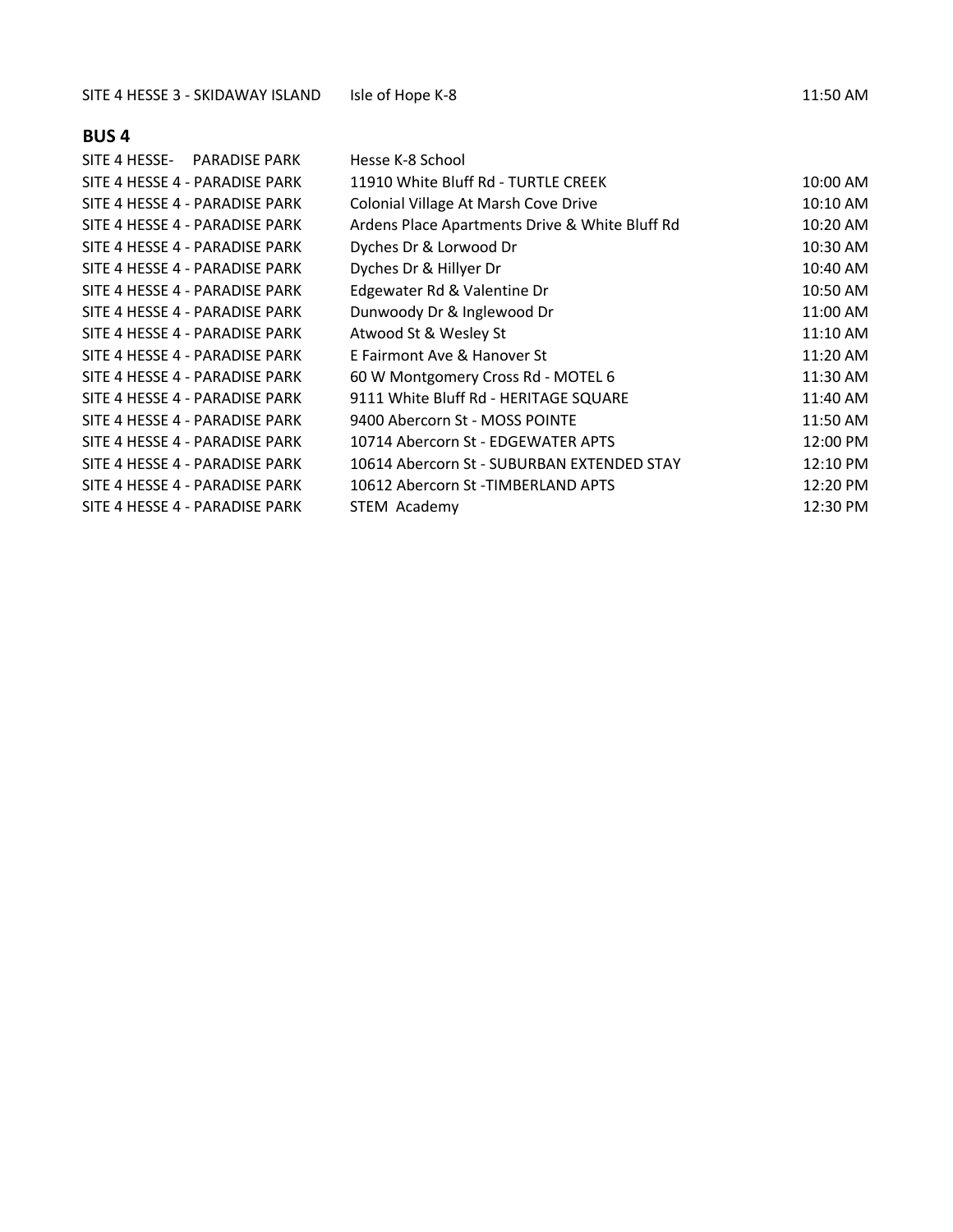### **SITE 5: School of Humanities STOP LOCATIONS TIME**

### **BUS 1**

| SITE 5 JULIETTE LOW - 1 | School of Humanities at Juliette Low Elementary School |          |  |
|-------------------------|--------------------------------------------------------|----------|--|
| SITE 5 JULIETTE LOW - 1 | Althea Pkwy & Harlan Dr                                | 10:00 AM |  |
| SITE 5 JULIETTE LOW - 1 | Oxford Dr & Reynolds St                                | 10:10 AM |  |
| SITE 5 JULIETTE LOW - 1 | <b>HEARD ELEMENTARY Bus Ramp</b>                       | 10:20 AM |  |
| SITE 5 JULIETTE LOW - 1 | Meridian Dr & MARIBOB CIR                              | 10:30 AM |  |
| SITE 5 JULIETTE LOW - 1 | 702 Jackson Blyd                                       | 10:40 AM |  |
| SITE 5 JULIETTE LOW - 1 | Stillwater Ct & Waters Ave                             | 10:50 AM |  |
| SITE 5 JULIETTE LOW - 1 | Highland Dr & Madison Ave                              | 11:00 AM |  |
| SITE 5 JULIETTE LOW - 1 | Eisenhower Dr & Noble Oaks Dr                          | 11:10 AM |  |
| SITE 5 JULIETTE LOW - 1 | 7100 Abercorn St                                       | 11:20 AM |  |
| SITE 5 JULIETTE LOW - 1 | 201 Stephenson Ave - MOTEL 6                           | 11:30 AM |  |
| SITE 5 JULIETTE LOW - 1 | Habersham St & Stuart St                               | 11:40 AM |  |
|                         |                                                        |          |  |

### **BUS 2**

| SITE 5 JULIETTE LOW - 2 | School of Humanities at Juliette Low Elementary School |          |
|-------------------------|--------------------------------------------------------|----------|
| SITE 5 JULIETTE LOW - 2 | Battey St & E 66th St                                  | 10:00 AM |
| SITE 5 JULIETTE LOW - 2 | E 68th St & Sanders St                                 | 10:10 AM |
| SITE 5 JULIETTE LOW - 2 | E 59th ST & Guatamala St                               | 10:20 AM |
| SITE 5 JULIETTE LOW - 2 | Cedar St & E 54th St                                   | 10:30 AM |
| SITE 5 JULIETTE LOW - 2 | Cedar St & E 49th st                                   | 10:40 AM |
| SITE 5 JULIETTE LOW - 2 | Savannah Arts Academy Bus Ramp                         | 10:50 AM |
| SITE 5 JULIETTE LOW - 2 | ELLIS K-8 Bus Ramp                                     | 11:00 AM |
| SITE 5 JULIETTE LOW - 2 | JG SMITH ELEMENTARY Front of School                    | 11:10 AM |
| SITE 5 JULIETTE LOW - 2 | Birchfield Dr & Montgomery St                          | 11:20 AM |
| SITE 5 JULIETTE LOW - 2 | 200 Hampstead Ave                                      | 11:30 AM |
| SITE 5 JULIETTE LOW - 2 | Berkeley Pl & Sylvan Dr                                | 11:40 AM |
| SITE 5 JULIETTE LOW - 2 | Sylvan Dr & Thackery Pl                                | 11:50 AM |
|                         |                                                        |          |

| SITE 5 JULIETTE LOW - 3 |
|-------------------------|
| SITE 5 JULIETTE LOW - 3 |
| SITE 5 JULIETTE LOW - 3 |
| SITE 5 JULIETTE LOW - 3 |
| SITE 5 JULIETTE LOW - 3 |
| SITE 5 JULIETTE LOW - 3 |
| SITE 5 JULIETTE LOW - 3 |
| SITE 5 JULIETTE LOW - 3 |
| SITE 5 JULIETTE LOW - 3 |
| SITE 5 JULIETTE LOW - 3 |
| SITE 5 JULIETTE LOW - 3 |
| SITE 5 JULIETTE LOW - 3 |
| SITE 5 JULIETTE LOW - 3 |
| SITE 5 JULIETTE LOW - 3 |
| SITE 5 JULIETTE LOW - 3 |
| SITE 5 JULIETTE LOW - 3 |
| SITE 5 JULIETTE LOW - 3 |
| SITE 5 JULIETTE LOW - 3 |
| SITE 5 JULIETTE LOW - 3 |

| SITE 5 JULIETTE LOW - 3 | School of Humanities at Juliette Low Elementary School |          |
|-------------------------|--------------------------------------------------------|----------|
| SITE 5 JULIETTE LOW - 3 | Morgan St & Speir St                                   | 10:00 AM |
| SITE 5 JULIETTE LOW - 3 | Brentwood Dr & Skidaway Rd                             | 10:10 AM |
| SITE 5 JULIETTE LOW - 3 | 4920 La Roche Ave                                      | 10:20 AM |
| SITE 5 JULIETTE LOW - 3 | Greenway St & Saint Johns Ave                          | 10:30 AM |
| SITE 5 JULIETTE LOW - 3 | Athena Dr & Vicksburg Dr                               | 10:40 AM |
| SITE 5 JULIETTE LOW - 3 | JASMINE AVE 31406 & BISMARK AVE 31404                  | 10:50 AM |
| SITE 5 JULIETTE LOW - 3 | JASMINE AVE 31404 & SEMKEN AVE 31404                   | 11:00 AM |
| SITE 5 JULIETTE LOW - 3 | E De Renne Ave & Robinson Cir                          | 11:10 AM |
| SITE 5 JULIETTE LOW - 3 | Betty Dr & Emory Dr                                    | 11:20 AM |
| SITE 5 JULIETTE LOW - 3 | Bacon Park Dr & Jan St                                 | 11:30 AM |
| SITE 5 JULIETTE LOW - 3 | Betty Dr & Bon Air Dr                                  | 11:40 AM |
| SITE 5 JULIETTE LOW - 3 | Hialeah Cir & Key St                                   | 11:50 AM |
| SITE 5 JULIETTE LOW - 3 | Nottingham Dr & Robin Hood Dr                          | 12:00 PM |
| SITE 5 JULIETTE LOW - 3 | Gilliam Ave & Neva Ave                                 | 12:10 PM |
| SITE 5 JULIETTE LOW - 3 | Gilliam Ave & Norwood Ave                              | 12:20 PM |
| SITE 5 JULIETTE LOW - 3 | Lansing Ave & Lester Ave                               | 12:30 PM |
| SITE 5 JULIETTE LOW - 3 | Albert St & Dupon St                                   | 12:40 PM |
| SITE 5 JULIETTE LOW - 3 | Oglethrope Charter School Bus Ramp                     | 12:50 PM |
|                         |                                                        |          |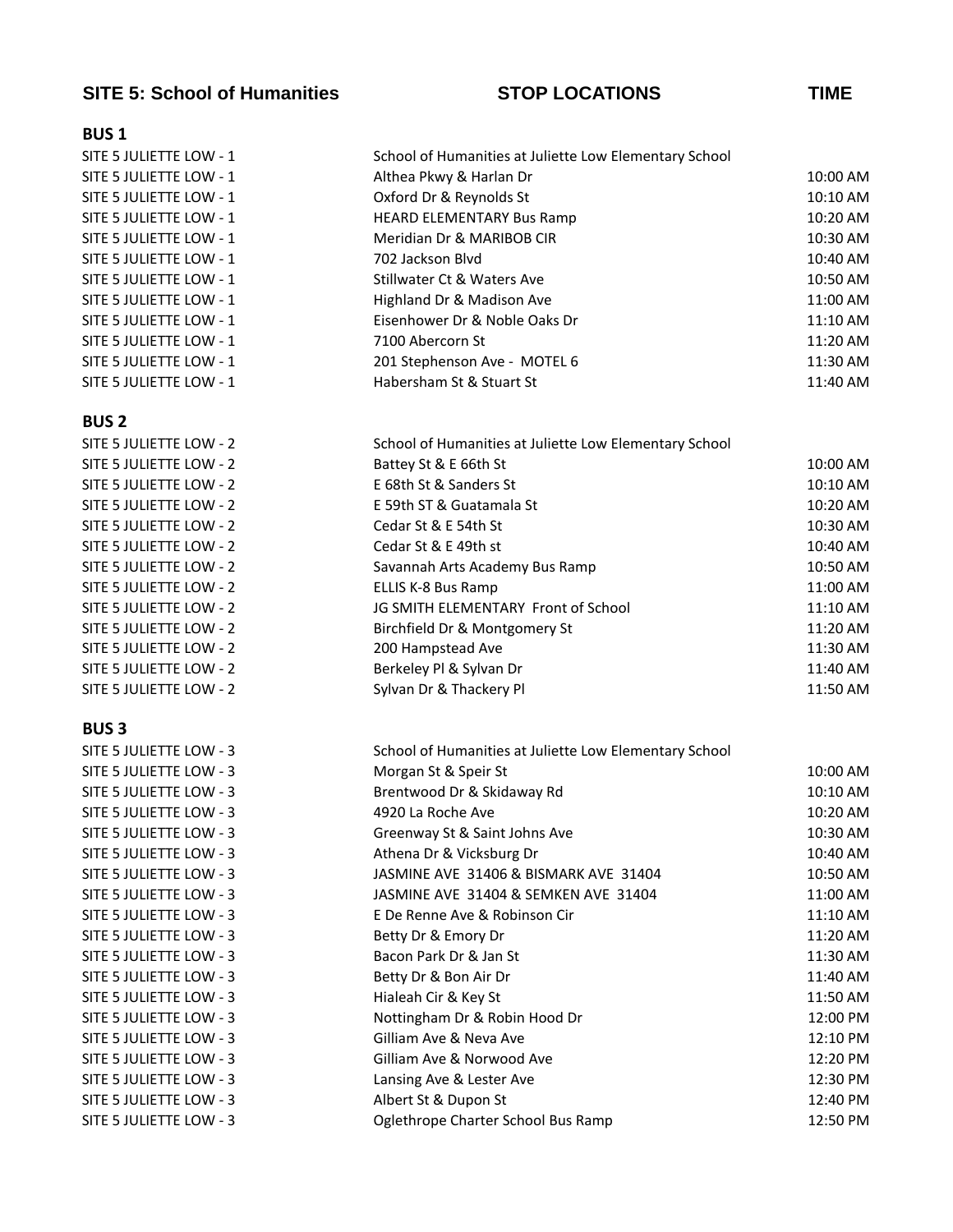**SITE 6: HODGE ES STOP LOCATIONS TIME**

| SITE 6 HODGE 1 | <b>Hodge Elementary School</b>             |          |
|----------------|--------------------------------------------|----------|
| SITE 6 HODGE 1 | Bulloch St & W 46th St @ PARK              | 10:00 AM |
| SITE 6 HODGE 1 | Barnard St & Nephew St                     | 10:10 AM |
| SITE 6 HODGE 1 | Acl Blvd & Liberty Heights Dr              | 10:20 AM |
| SITE 6 HODGE 1 | Liberty Pkwy & Pendleton St                | 10:30 AM |
| SITE 6 HODGE 1 | Mitchell St & Rockdale St                  | 10:40 AM |
| SITE 6 HODGE 1 | Barnard St & W 33rd St                     | 10:50 AM |
| SITE 6 HODGE 1 | Florance St & W 40th St                    | 11:00 AM |
| SITE 6 HODGE 1 | Florance St & Kline St                     | 11:10 AM |
| SITE 6 HODGE 1 | Barnard St & W 39th St                     | 11:20 AM |
| SITE 6 HODGE 1 | 130 Halsley Building 6020 - PX Parking Lot | 11:45 AM |
| SITE 6 HODGE 1 | 2500 Perimeter Road                        | 12:10 PM |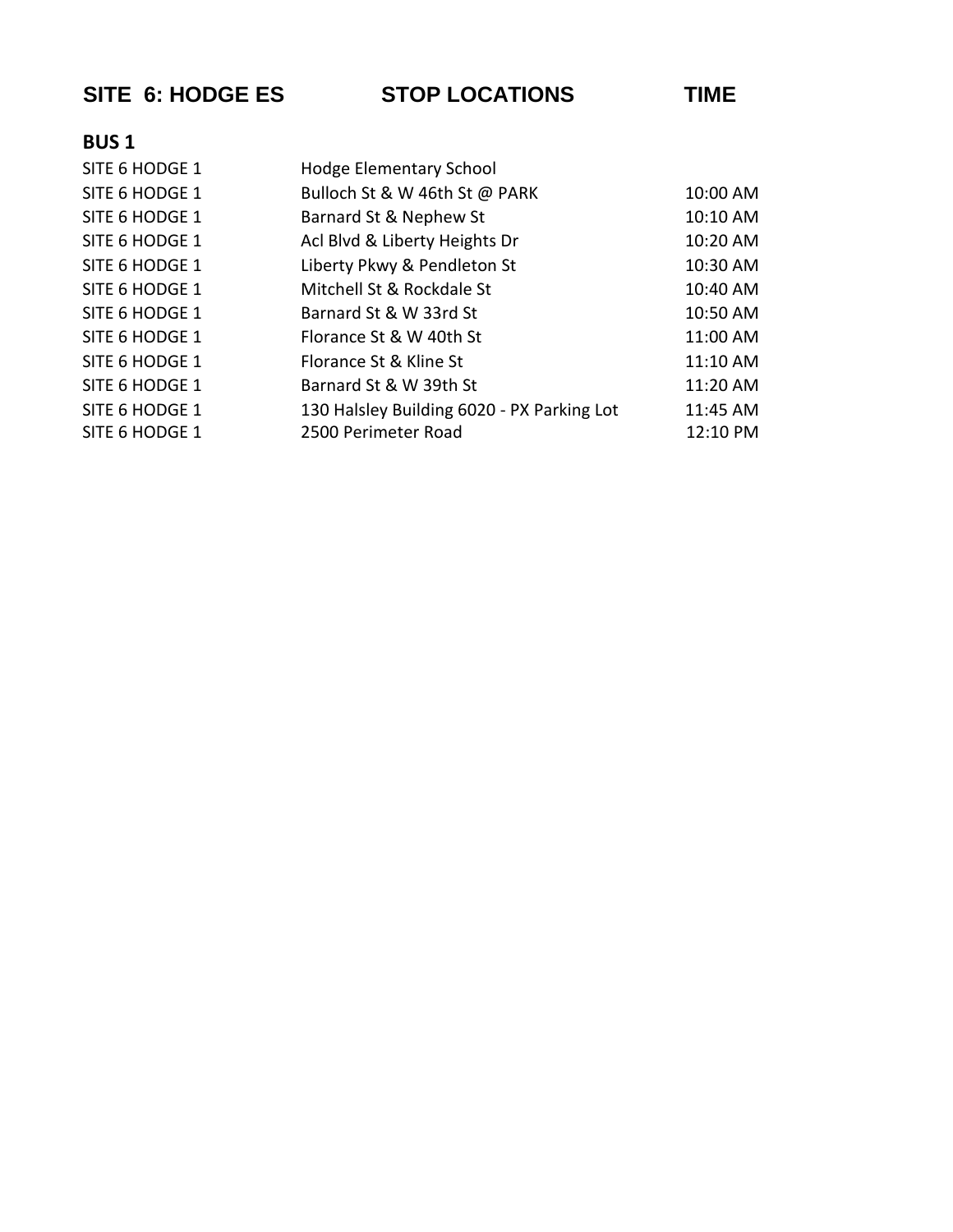## **SITE 7: SAVANNAH HIGH STOP LOCATIONS TIME**

| <b>BUS1</b> |                                                       |          |
|-------------|-------------------------------------------------------|----------|
| SITE 7 SHS  | School of Liberal Studies                             |          |
| SITE 7 SHS  | Backshell Rd & Runaway Point Rd                       | 10:00 AM |
| SITE 7 SHS  | SHUMAN ELEMENTARY Bus Ramp                            | 10:10 AM |
| SITE 7 SHS  | McKinnon Dr & Winter Dr                               | 10:20 AM |
| SITE 7 SHS  | Cabell St & E 32nd St                                 | 10:30 AM |
| SITE 7 SHS  | Bridgestone Ln & S Avalon Dr                          | 10:40 AM |
| SITE 7 SHS  | Alaska St & Ohio Ave                                  | 10:50 AM |
| SITE 7 SHS  | Delaware Ave & New York Ave                           | 11:00 AM |
| SITE 7 SHS  | Vermont Ave & Wessels Ave                             | 11:10 AM |
| SITE 7 SHS  | E 40th St & Wallin St                                 | 11:20 AM |
| SITE 7 SHS  | E 39th ST & Raskin Ave                                | 11:30 AM |
| SITE 7 SHS  | Bonaventure Rd & Laurel Oak Ln                        | 11:40 AM |
| SITE 7 SHS  | Downing Ave & Thunderbolt Regency Estates Mobile Home | 11:50 AM |
| SITE 7 SHS  | 2323 Downing Ave - JASMINE PLACE APARTMENTS @ Gate    | 12:00 PM |
| SITE 7 SHS  | Dogwood Ave & River Crossing Apartments Drive         | 12:10 PM |
| SITE 7 SHS  | Alhambra Apartments Drive & E Victory Dr              | 12:20 PM |
|             |                                                       |          |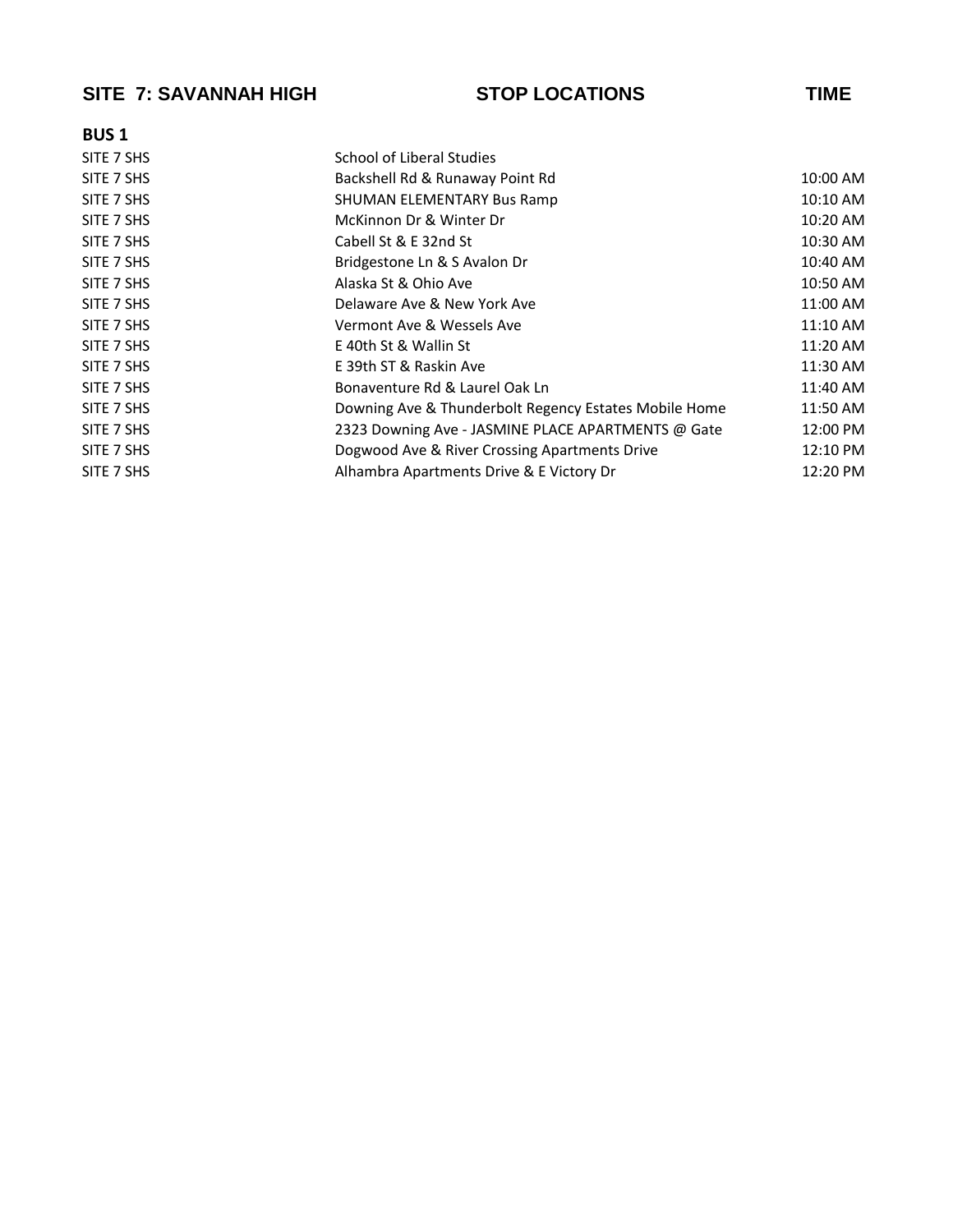# SITE 8: JOHNSON STOP LOCATIONS **TIME**

| SITE 8 JOHNSON 1 | Johnson High School                        |          |
|------------------|--------------------------------------------|----------|
| SITE 8 JOHNSON 1 | Catalina Dr & San Marco Dr                 | 10:00 AM |
| SITE 8 JOHNSON 1 | Breezy Point Rd & E US Highway 80          | 10:15 AM |
| SITE 8 JOHNSON 1 | E US Highway 80 & Lewis Ave                | 10:25 AM |
| SITE 8 JOHNSON 1 | VAN HORNE AVE & ROSEWOOD DR                | 10:35 AM |
| SITE 8 JOHNSON 1 | E US HIGHWAY 80 & CAMPELL                  | 10:45 AM |
| SITE 8 JOHNSON 1 | Breezy Point Rd & E US Highway 80          | 10:55 AM |
| SITE 8 JOHNSON 1 | FORT AVE 31328 & TAYLOR ST 31328           | 11:00 AM |
| SITE 8 JOHNSON 1 | Fort St & Polk St                          | 11:10 AM |
| SITE 8 JOHNSON 1 | 2nd St & Jones Ave                         | 11:20 AM |
| SITE 8 JOHNSON 1 | 14th St & Jones Ave                        | 11:30 AM |
| SITE 8 JOHNSON 1 | <b>JONES AVE &amp; TYBRISA ST</b>          | 11:40 AM |
| SITE 8 JOHNSON 1 | <b>Tybee Maritime Charter School</b>       | 11:50 AM |
| <b>BUS2</b>      |                                            |          |
| SITE 8 JOHNSON 2 | Johnson High School                        |          |
| SITE 8 JOHNSON 2 | Falligant Ave & Gragg St                   | 10:00 AM |
| SITE 8 JOHNSON 2 | Falligant Ave & Whatley Ave                | 10:05 AM |
| SITE 8 JOHNSON 2 | Oakwood Dr & Pierce Blvd                   | 10:10 AM |
| SITE 8 JOHNSON 2 | Bannon Dr & Mechanics Ave                  | 10:15 AM |
| SITE 8 JOHNSON 2 | Chisholm St & Clars Ave                    | 10:20 AM |
| SITE 8 JOHNSON 2 | Jurgensen St & Martha St                   | 10:25 AM |
| SITE 8 JOHNSON 2 | Martha St & Sunset Blvd                    | 10:30 AM |
| SITE 8 JOHNSON 2 | Helen St & Sunset Blvd                     | 10:35 AM |
| SITE 8 JOHNSON 2 | Pecan Dr & Tall Pine Ave                   | 10:40 AM |
| SITE 8 JOHNSON 2 | E 51st St & Nunez St                       | 10:45 AM |
| SITE 8 JOHNSON 2 | <b>MYERS MIDDLE Bus Ramp</b>               | 10:55 AM |
| SITE 8 JOHNSON 2 | Lyman Hall & Woodline Dr.                  | 11:00 AM |
| SITE 8 JOHNSON 2 | Johnny Mercer & Whitemarsh Way             | 11:10 AM |
| SITE 8 JOHNSON 2 | Hammocks&Johnny Mercer Blvd & Summer Winds | 11:20 AM |
| SITE 8 JOHNSON 2 | <b>Islands Tree Apartments</b>             | 11:30 AM |
| SITE 8 JOHNSON 2 | Blue Marlin Dr & Jamaica Run               | 11:40 AM |
| SITE 8 JOHNSON 2 | Jean Vermillion & Tara St.                 | 11:50 AM |
| <b>BUS3</b>      |                                            |          |
| SITE 8 JOHNSON 3 | Johnson High School                        |          |
| SITE 8 JOHNSON 3 | COQUENA DR & SUNCREST BLVD 31410           | 10:00 AM |

| SITE 8 JOHNSON 3 | COQUENA DR & SUNCREST BLVD 31410 | 10:00 AM   |
|------------------|----------------------------------|------------|
| SITE 8 JOHNSON 3 | MELROSE DR & QUARTERMAN DR       | $10:10$ AM |
| SITE 8 JOHNSON 3 | BAKER DR & BRANNEN DR            | 10:20 AM   |
| SITE 8 JOHNSON 3 | Betz Creek Rd & Walthour Rd      | 10:30 AM   |
| SITE 8 JOHNSON 3 | Cobb Rd & Leaning Oaks Dr        | 10:40 AM   |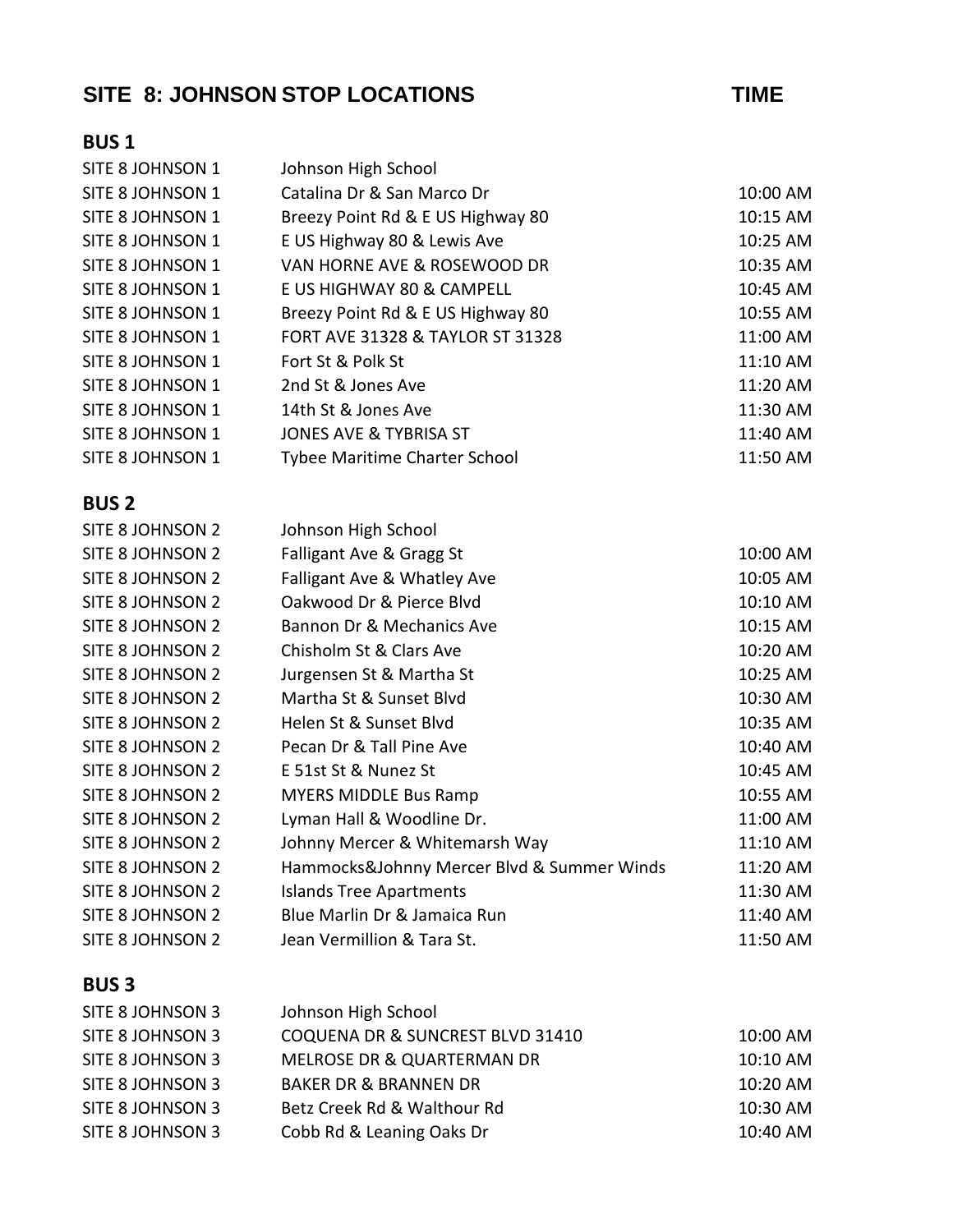| SITE 8 JOHNSON 3 | COBB RD 31410 & SWEET GUM RD                    | 10:50 AM |
|------------------|-------------------------------------------------|----------|
| SITE 8 JOHNSON 3 | <b>BOB WHITE RD 31410 &amp; WALTHOUR RD</b>     | 11:00 AM |
| SITE 8 JOHNSON 3 | Blueleaf Ct & Oemler Loop                       | 11:10 AM |
| SITE 8 JOHNSON 3 | Picket Row & Rivermist Ln                       | 11:20 AM |
| SITE 8 JOHNSON 3 | Moss Ct & Moss Dr                               | 11:30 AM |
| SITE 8 JOHNSON 3 | Pineneedle Ct & Pineneedle Dr & Woodridge Dr    | 11:40 AM |
| SITE 8 JOHNSON 3 | BREVARD POINT RD 31410 & OEMLER LOOP            | 11:50 AM |
| SITE 8 JOHNSON 3 | N Sheftall Cir & Sheftall CV                    | 12:00 PM |
| SITE 8 JOHNSON 3 | E Deerwood Rd & Penn Waller Rd & S Sheftall Cir | 12:10 PM |
| SITE 8 JOHNSON 3 | Penn Waller Rd & Trafford Ln                    | 12:20 PM |
| SITE 8 JOHNSON 3 | North St & Walthour Rd                          | 12:30 PM |
| SITE 8 JOHNSON 3 | <b>ISLANDS HS Bus Ramp</b>                      | 12:40 PM |

| SITE 8 JOHNSON 4 | Johnson High School                            |          |
|------------------|------------------------------------------------|----------|
| SITE 8 JOHNSON 4 | Calibogue Rd & Sea Island Dr                   | 10:00 AM |
| SITE 8 JOHNSON 4 | Concord Rd & Penn Waller Rd                    | 10:10 AM |
| SITE 8 JOHNSON 4 | JOHNNY MERCER BLVD 31410 & WESTWIND PKY 3141(  | 10:20 AM |
| SITE 8 JOHNSON 4 | Okatee Dr & Sea Island Dr                      | 10:30 AM |
| SITE 8 JOHNSON 4 | PALMETTO DR & WILMINGTON ISLAND RD             | 10:40 AM |
| SITE 8 JOHNSON 4 | Holly Hill Rd & Sandhill Rd                    | 11:00 AM |
| SITE 8 JOHNSON 4 | BULL RIVER BLUFF DR 31410 & JOHNNY MERCER BLVD | 11:10 AM |
| SITE 8 JOHNSON 4 | COZY BLUFF RD 31410 & RIVER OAKS RD 31410      | 11:20 AM |
| SITE 8 JOHNSON 4 | <b>FISH HAWK LN &amp; RUNABOUT LN</b>          | 11:30 AM |
| SITE 8 JOHNSON 4 | POINT COVE RD 31410 & RIVER OAKS RD 31410      | 11:40 AM |
| SITE 8 JOHNSON 4 | TEAKWOOD DR 31410 & RIGGER CT 31410            | 11:50 AM |
| SITE 8 JOHNSON 4 | Ashley Rd & Devonshire Rd                      | 12:00 PM |
| SITE 8 JOHNSON 4 | BILTMORE RD & WILMINGTON ISLAND RD             | 12:10 PM |
| SITE 8 JOHNSON 4 | May Howard Front of School                     | 12:20 PM |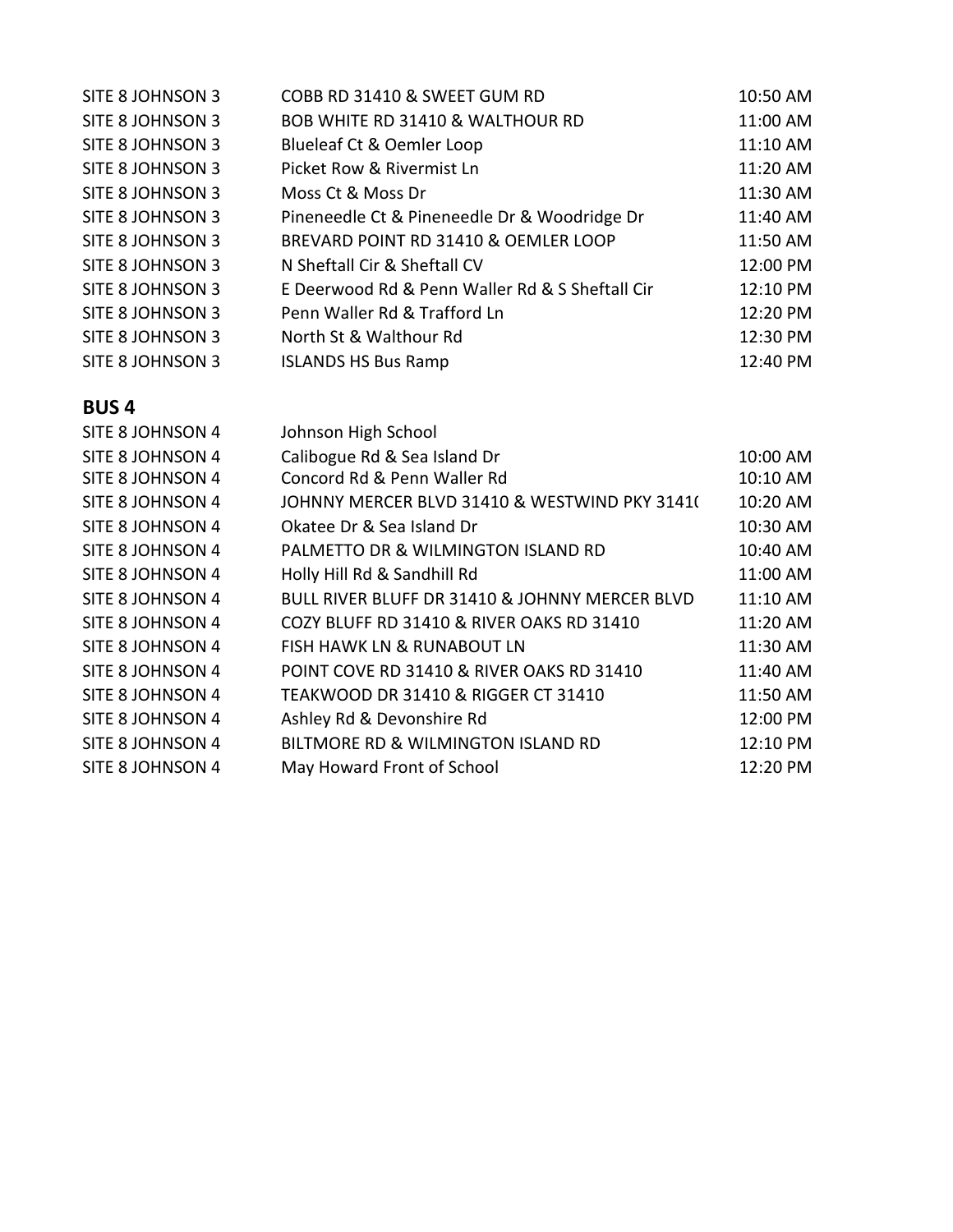## **SITE 9: GADSDEN STOP LOCATIONS TIME**

## **BUS 1**

| SITE 9 GADSDEN 1 | Gadsden Elementary School   |          |
|------------------|-----------------------------|----------|
| SITE 9 GADSDEN 1 | Cornwall St & Magazine Ave  | 10:00 AM |
| SITE 9 GADSDEN 1 | Carroll St & Winburn St     | 10:10 AM |
| SITE 9 GADSDEN 1 | Bowden St & Winburn St      | 10:20 AM |
| SITE 9 GADSDEN 1 | Springfield St & Stiles Ave | 10:30 AM |
| SITE 9 GADSDEN 1 | Emerald Dr & May St         | 10:40 AM |
| SITE 9 GADSDEN 1 | Jefferson St & W Duffy St   | 10:50 AM |
| SITE 9 GADSDEN 1 | 402 W Park Ave              | 11:00 AM |
| SITE 9 GADSDEN 1 | Jefferson St & W Gaston St  | 11:10 AM |
|                  |                             |          |

## **BUS 2**

SITE 9 GADSDEN 2 SITE 9 GADSDEN 2 SITE 9 GADSDEN 2 SITE 9 GADSDEN 2 SITE 9 GADSDEN 2 SITE 9 GADSDEN 2 SITE 9 GADSDEN 2 SITE 9 GADSDEN 2 SITE 9 GADSDEN 2

| Gadsden Elementary School         |          |
|-----------------------------------|----------|
| <b>BUTLER ELEMENTARY Bus Ramp</b> | 10:00 AM |
| Delano & Cloverdale Drive         | 10:10 AM |
| Eleanor & Cynthia                 | 10:20 AM |
| 2nd Ave & Comet Ave               | 10:30 AM |
| Carson St & Pate St               | 10:40 AM |
| 126 Horizon Park Dr               | 10:50 AM |
| 4015 Ogeechee Rd - Deluxe Inn     | 11:00 AM |
| 126 Horizon Park Dr               | 11:10 AM |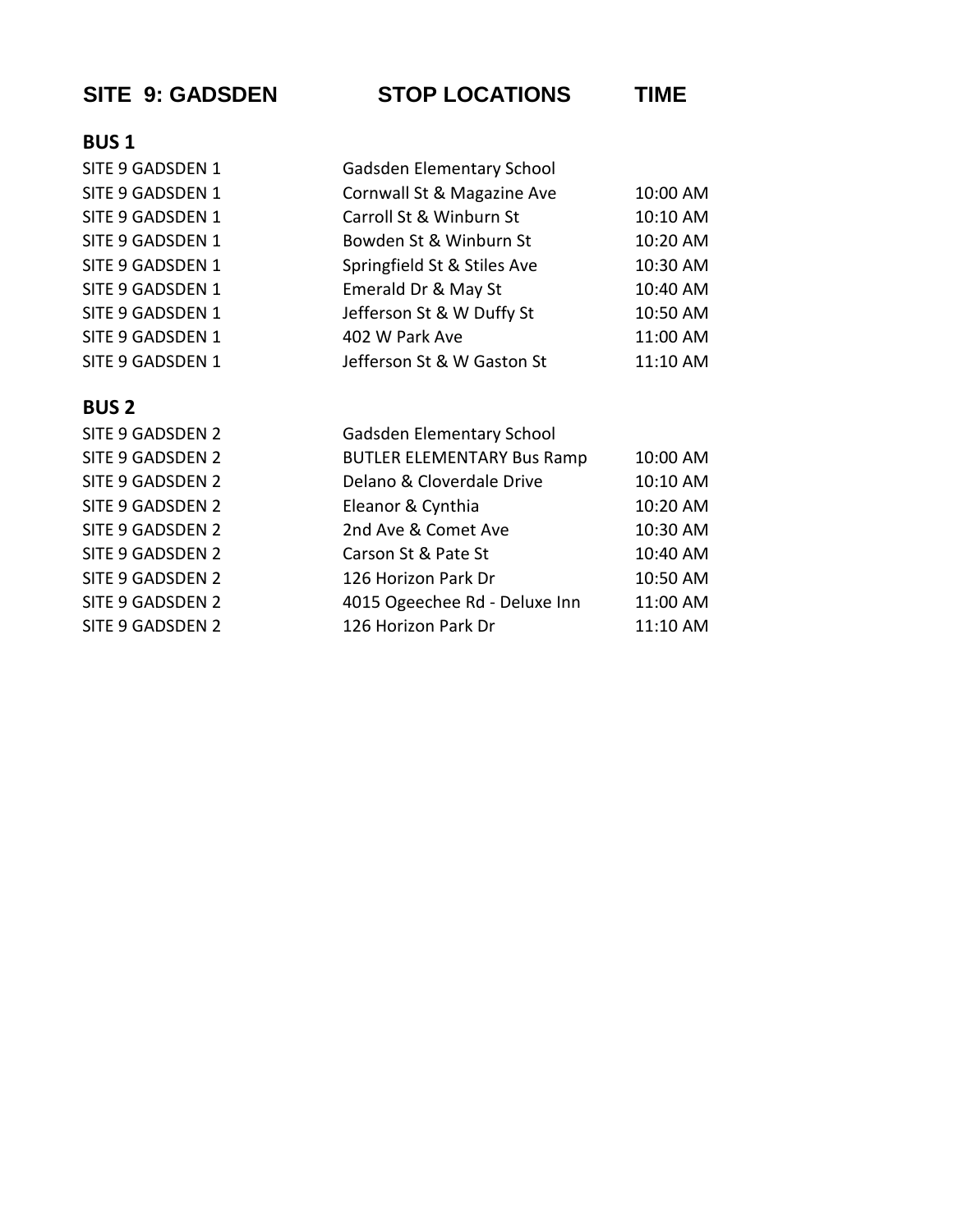| <b>SITE 10: BROCK</b> | <b>STOP LOCATIONS</b>                | <b>TIME</b> |
|-----------------------|--------------------------------------|-------------|
| <b>BUS1</b>           |                                      |             |
| SITE 10 BROCK         | <b>BROCK ELEMENTARY</b>              |             |
| SITE 10 BROCK         | <b>Budreau Ave &amp; Gilbert Ave</b> | 10:00 AM    |
| SITE 10 BROCK         | Roberts St & W Bay St                | 10:10 AM    |
| SITE 10 BROCK         | Alfred St & Almond Ct                | 10:20 AM    |
| SITE 10 BROCK         | Alfred St & Lissner Ave              | 10:30 AM    |
| SITE 10 BROCK         | Carolan St & Damon St                | 10:40 AM    |
| SITE 10 BROCK         | Krenson St & Tuten Ave               | 10:50 AM    |
| SITE 10 BROCK         | Fahm St & W Bryan St                 | 11:00 AM    |
| SITE 10 BROCK         | 14 Martin Luther King Jr Blvd        | 11:10 AM    |
|                       |                                      |             |
| <b>BUS2</b>           |                                      |             |
| SITE 10 BROCK         | <b>BROCK ELEMENTARY</b>              |             |
| SITE 10 BROCK         | <b>GARDEN CITY ES Bus Ramp</b>       | 10:00 AM    |
| SITE 10 BROCK         | 1326 W U S Highway 80 - AZURE APTS   | 10:10 AM    |
| SITE 10 BROCK         | Village Dr @ THE FRONT ENTRANCE      | 10:20 AM    |
| SITE 10 BROCK         | 1600 Dean Forest Rd - NASSAU WOODS   | 10:30 AM    |
| SITE 10 BROCK         | Live Oak MOBILE HOME                 | 10:40 AM    |
| SITE 10 BROCK         | Dublin Rd & Lyons Rd                 | 10:50 AM    |
| SITE 10 BROCK         | Bachlors Mhp & Old Dean Forest Rd    | 11:10 AM    |
| SITE 10 BROCK         | Covington Ave & Woodlawn Ave         | 11:20 AM    |
| SITE 10 BROCK         | Kelly Hill Rd & W US Highway 80      | 11:30 AM    |
| <b>SITE 10 BROCK</b>  | Crossroads Pkwy & Jay R Turner Dr    | 12:00 PM    |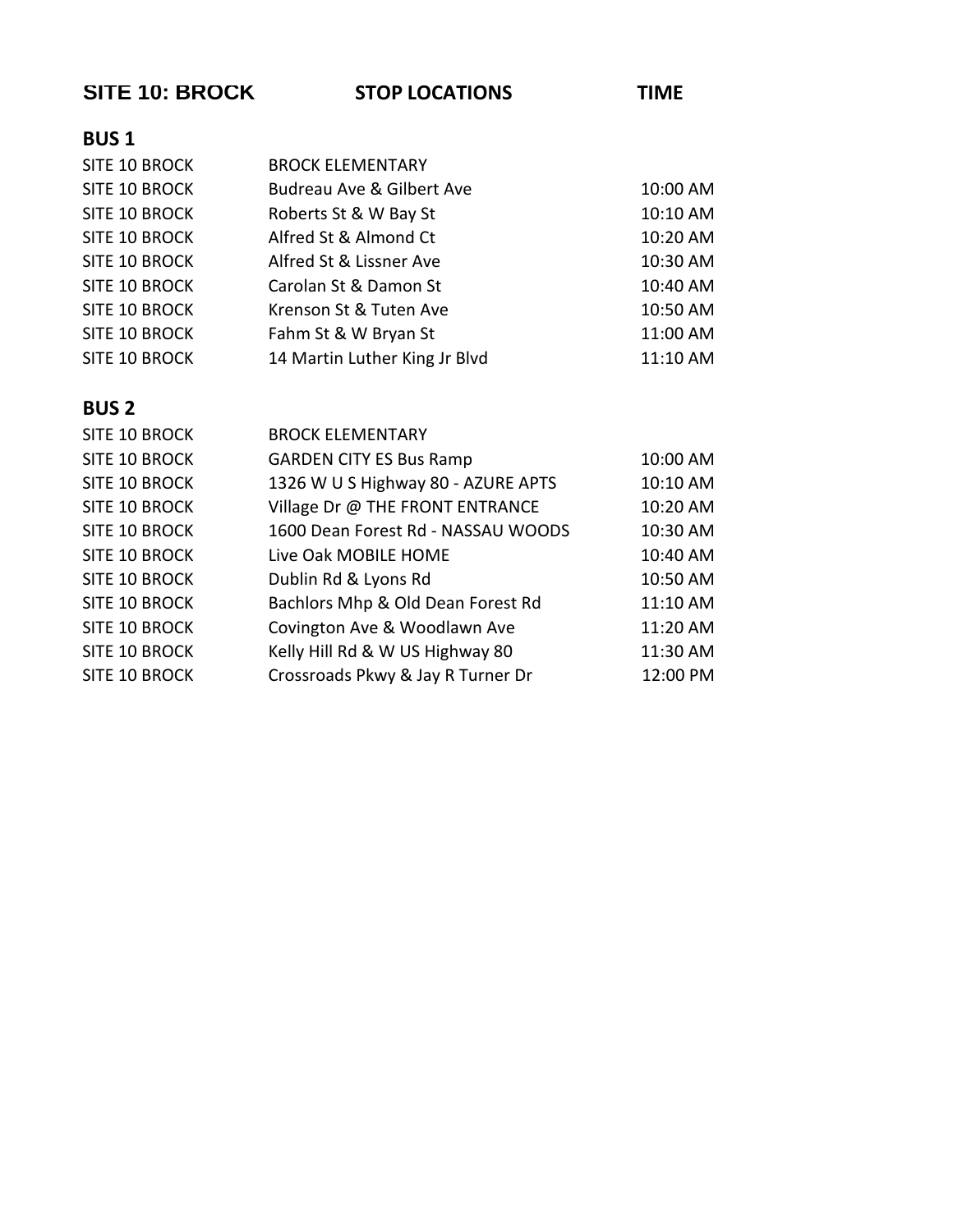|             | <b>SITE 11: HAVEN</b> | <b>STOP LOCATIONS</b>                | TIME     |
|-------------|-----------------------|--------------------------------------|----------|
| <b>BUS1</b> |                       |                                      |          |
|             | SITE 11 HAVEN 1       | Haven Elementary School              |          |
|             | SITE 11 HAVEN 1       | 1900 Westlake Ave                    | 10:00 AM |
|             | SITE 11 HAVEN 1       | Cowan Ave & Faber St                 | 10:10 AM |
|             | SITE 11 HAVEN 1       | Louis Mills Blvd & Mills Run Dr      | 10:20 AM |
|             | SITE 11 HAVEN 1       | Glen Oaks Dr & Sandlewood Dr         | 10:30 AM |
|             | SITE 11 HAVEN 1       | 5110 Garrard Ave @ THE OAKS          | 10:40 AM |
|             | SITE 11 HAVEN 1       | Hart Ave & Koneman Ave               | 10:50 AM |
|             | SITE 11 HAVEN 1       | Buckhalter Rd & Garrard Ave          | 11:00 AM |
|             | SITE 11 HAVEN 1       | <b>CEMCO Bus Ramp</b>                | 11:10 AM |
|             | SITE 11 HAVEN 1       | Belt Ave & Meding St                 | 11:20 AM |
|             | SITE 11 HAVEN 1       | Fountain St & W 60th St              | 11:30 AM |
|             | SITE 11 HAVEN 1       | Sneed St & W 61st St                 | 11:40 AM |
|             | SITE 11 HAVEN 1       | W 57th St & W 57th St                | 11:50 AM |
|             | SITE 11 HAVEN 1       | 601 W 54TH ST - MADISON APTS - Maill | 12:00 PM |
|             | SITE 11 HAVEN 1       | Barnard St & W 53rd St Roundabout    | 12:10 PM |
|             | SITE 11 HAVEN 1       | Crane St & W 57th ST                 | 12:20 PM |